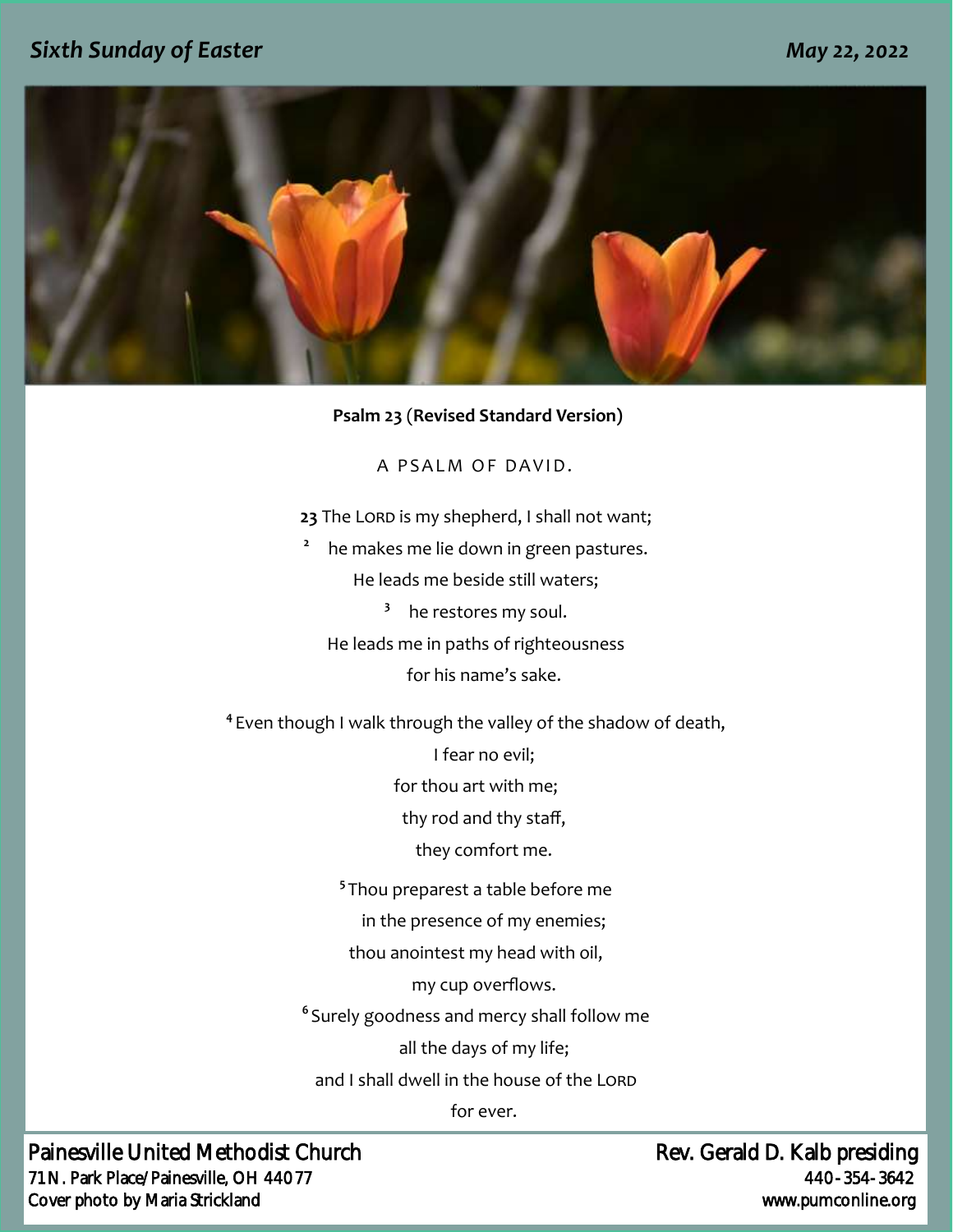|                                                                                                                                                                                                          | Worship, Sunday, May 22, 2022                                                                    | <b>CCLI License #19223245</b>                                                                                                                                                                                                                                                                            |                                 |                    |  |  |  |
|----------------------------------------------------------------------------------------------------------------------------------------------------------------------------------------------------------|--------------------------------------------------------------------------------------------------|----------------------------------------------------------------------------------------------------------------------------------------------------------------------------------------------------------------------------------------------------------------------------------------------------------|---------------------------------|--------------------|--|--|--|
| Rev. Gerald D. Kalb                                                                                                                                                                                      |                                                                                                  | Organ & Piano: Jerry Marshall                                                                                                                                                                                                                                                                            | Liturgists: 8:30 Margie Walker  | 10 Phyllis Nixon   |  |  |  |
|                                                                                                                                                                                                          |                                                                                                  | Slides: 8:30 Bob Hearn 10am Bobbie Williams                                                                                                                                                                                                                                                              | Lead Usher: 8:30 Johanna Ahlman | 10 Mary Salchow    |  |  |  |
| <b>Welcome and Announcements</b>                                                                                                                                                                         |                                                                                                  |                                                                                                                                                                                                                                                                                                          |                                 |                    |  |  |  |
| Organ Prelude (8:30)<br><b>Collins Bells Prelude (10am)</b>                                                                                                                                              |                                                                                                  | Lau<br>Tammy Waldrop                                                                                                                                                                                                                                                                                     |                                 |                    |  |  |  |
| *Call to Worship (from Psalm 148)                                                                                                                                                                        |                                                                                                  |                                                                                                                                                                                                                                                                                                          |                                 |                    |  |  |  |
|                                                                                                                                                                                                          | Leader:<br>All:<br>Leader:<br>All:<br>Leader:<br>All:<br>All:<br>All:<br>Leader: We sing<br>All: | We are led<br><b>Beside still waters.</b><br>We are fed<br>At a huge banquet table.<br>We are accompanied<br>Through valleys of shadow and death.<br>Leader: We are guided<br>To do justice and righteousness.<br>Leader: We are anointed,<br><b>Blessed and filled.</b><br>Of God's goodness and mercy. |                                 |                    |  |  |  |
| *Hymn of Praise                                                                                                                                                                                          |                                                                                                  | "How Great Thou Art"                                                                                                                                                                                                                                                                                     |                                 | <b>UMH #77</b>     |  |  |  |
| *Passing the Peace of Christ                                                                                                                                                                             |                                                                                                  |                                                                                                                                                                                                                                                                                                          |                                 |                    |  |  |  |
| *Opening Prayer (in Unison) ~ see insert                                                                                                                                                                 |                                                                                                  |                                                                                                                                                                                                                                                                                                          |                                 |                    |  |  |  |
| <b>Children's Time</b>                                                                                                                                                                                   |                                                                                                  |                                                                                                                                                                                                                                                                                                          |                                 | Rev. Jerry Kalb    |  |  |  |
| <b>Prayer Requests</b>                                                                                                                                                                                   |                                                                                                  | Pastoral Prayer                                                                                                                                                                                                                                                                                          |                                 | The Lord's Prayer  |  |  |  |
| Choral Anthem (10am)                                                                                                                                                                                     |                                                                                                  | "Finally Home"<br>(Fritz Streiff, Soloist)                                                                                                                                                                                                                                                               |                                 | Roehrich/Lantz III |  |  |  |
| <b>Scripture Lesson</b>                                                                                                                                                                                  |                                                                                                  | Psalm 23                                                                                                                                                                                                                                                                                                 |                                 | <b>RSV</b>         |  |  |  |
| <b>Message</b>                                                                                                                                                                                           |                                                                                                  | "Up Close and Personal"                                                                                                                                                                                                                                                                                  |                                 | Rev. Jerry Kalb    |  |  |  |
| <b>Offertory</b>                                                                                                                                                                                         |                                                                                                  | "Chorale" (based on Psalm 23)                                                                                                                                                                                                                                                                            |                                 | Wagner             |  |  |  |
| *Doxology                                                                                                                                                                                                |                                                                                                  | "Praise God from Whom All Blessings Flow"                                                                                                                                                                                                                                                                |                                 | UMH#94             |  |  |  |
| *Prayer of Thanksgiving                                                                                                                                                                                  |                                                                                                  |                                                                                                                                                                                                                                                                                                          |                                 |                    |  |  |  |
| *Hymn of Dedication                                                                                                                                                                                      |                                                                                                  | "In the Garden"                                                                                                                                                                                                                                                                                          |                                 | UMH #314           |  |  |  |
| *Benediction                                                                                                                                                                                             |                                                                                                  |                                                                                                                                                                                                                                                                                                          |                                 |                    |  |  |  |
| May the Lord anoint your head with oil; may your cup overflow. May goodness and mercy<br>follow you all the days of your life, and may you dwell in the house of the Lord your whole<br>life long. Amen. |                                                                                                  |                                                                                                                                                                                                                                                                                                          |                                 |                    |  |  |  |
| Postlude                                                                                                                                                                                                 |                                                                                                  | "O Master, Let Me Walk With You"                                                                                                                                                                                                                                                                         |                                 | Lau                |  |  |  |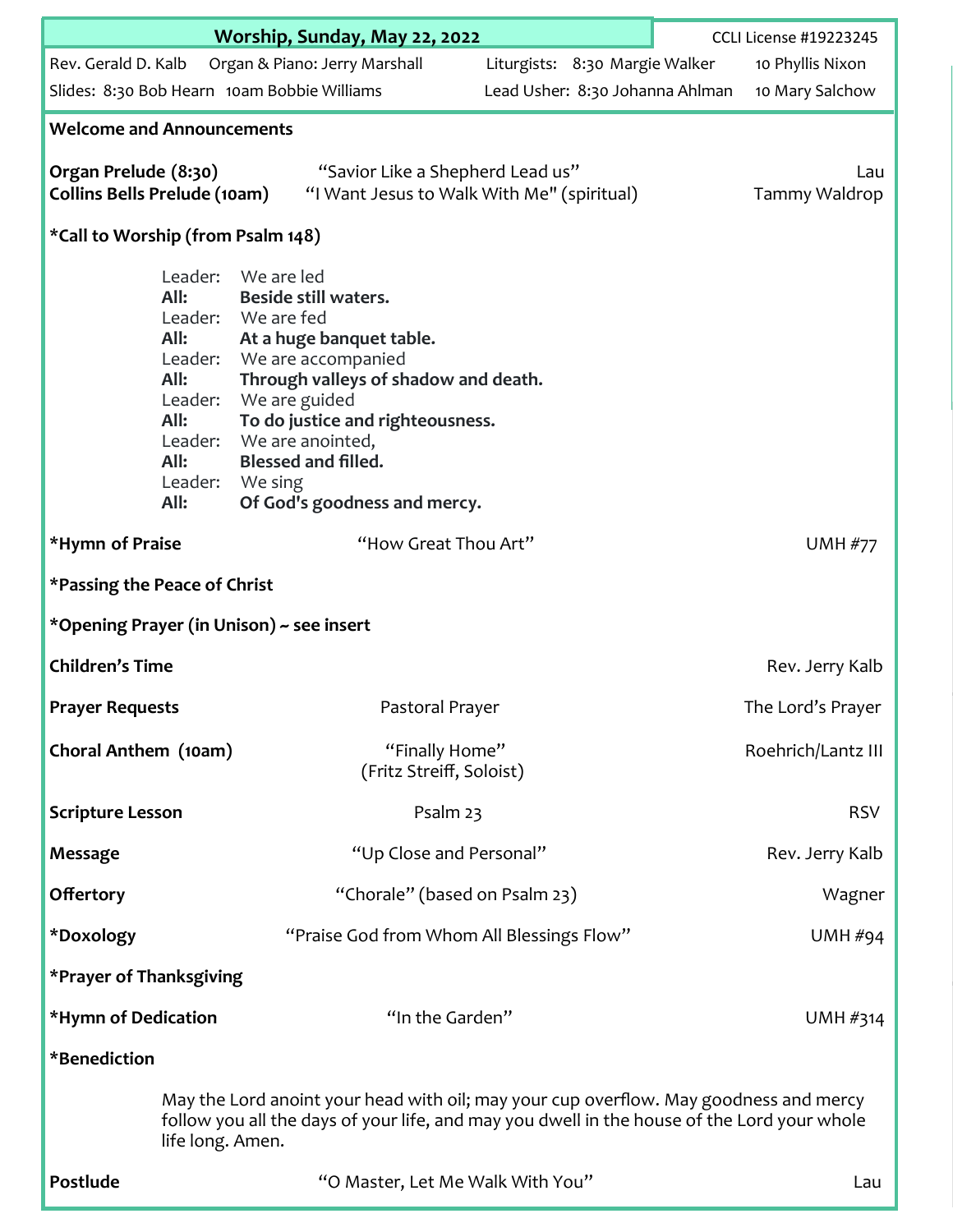# On the Square , Steeped in Prayer!

**Prayer List:** Maggie Beasley, Nancy Campbell, Joanne Carter & Family, Terry "Tee" Castilyn, Bob Coltrin, Cathy Colvin, Lee Donley, Ross Dorrell, Dick England, Grieg Farren, Becky Finnick, Carol Ford, Lois Griffin, Joyce Hach, Roger Haynes, Judy Hempel, Karen Hersman, Sylvia Hill, Rev. Karen Hollingsworth, Katie, Raymond Kenney, Madelaine "Kay" Link, Brian Mather, Beverly McCormack, Dolly McFeely, Felix Oleaga, Dorothy Oris, Shawn Parker, Erin Potter, Doug & Cathy Powell, Ron Robertson, Bill Rosati, Sandy & Larry Rossman, Sarah Sharratta, Carolyn Shimskey, Wyatt Smith, Christine Trushel-Mann, Joy Wootton, Lois Zupon, all persons in the military and first responders, those suffering from illness and chronic pain, and their care-givers, and prayers for our country and world. Prayers for the families of the victims of the mass shooting in Buffalo. Continued prayers for Ukraine.

#### *Prayers for those who have lost loved ones.*

*~ Those needing prayers will remain on the list for 4 weeks. If you would like someone to remain on list for an additional four weeks, please re-submit their name via the connection card in your bulletin or contact the church office at admin@pumconline.org.*

#### **May 15th Attendance & Offerings**

Worship at 8:30: 28 Worship at 10:00: 123 YouTube Channel 68

## **Offerings & Online Giving Summary**

| Total                | \$<br>7931 |
|----------------------|------------|
| Operating Fund       | \$<br>2760 |
| Change for Change    | \$<br>166  |
| <b>Building Fund</b> | \$<br>544  |

## **Church Directory Coming Soon!**

**We will be working on an updated church directory this summer and fall! Pictures can be taken on these Sundays at the church from 8am-1pm: June 12th, July 17th, August 21st. We will also have pictures taken Monday, July 18th from 3-8pm. Please contact the church office to reserve your 10-minute time slot!** 

## *This week's Friend of the Week:*

#### *Jim Morse 203 Vassar Avenue Elyria, OH 44036*

*A card for our Friend of the Week is available for you to sign in the Circle Room each week or you are welcome to send mail directly!*

# **Altar Flowers**

*The altar flowers this week are spon-*

*memory of her parents Helen & George* 

*sored by Maxine L Williams in loving* 

*Durand & sister Jane Furnas.*

# *Happy Birthday!*

*May 28th—Julie Benson May 28th—Susan Campbell*





**Thank you to Scout Troop 165 from Zion Lutheran Church for covering our Saturday at the St. James Soup Kitchen yesterday! We appreciate you! Our next soup kitchen date is Saturday, June 21st. Please sign up in the Circle Room if you can cover one of our shifts!**

# **SAVE THE DATE!**

**May 30: Memorial Day BBQ potluck—5:30pm June 4: Lake-Geauga Counties Heartwalk—9am (at Lakeland Community College) June 11th: Rose Window Canvas Paint!—10am June 18th: Captains Game at Classic Park—7pm July 10th: Missionary Moments & Potluck—11:30am August 6th: Picnic & theater tickets at Rabbit Run—6:30pm August 7th: Church Picnic at Skok Meadow –4pm-7pm August 13th—UMW Retreat—TBD**

Thank you for worshipping with us today! Please let us know you're here by filling out our connection card. We invite you to share your prayer requests with us as well and drop this into the offering plate. Have a blessed week!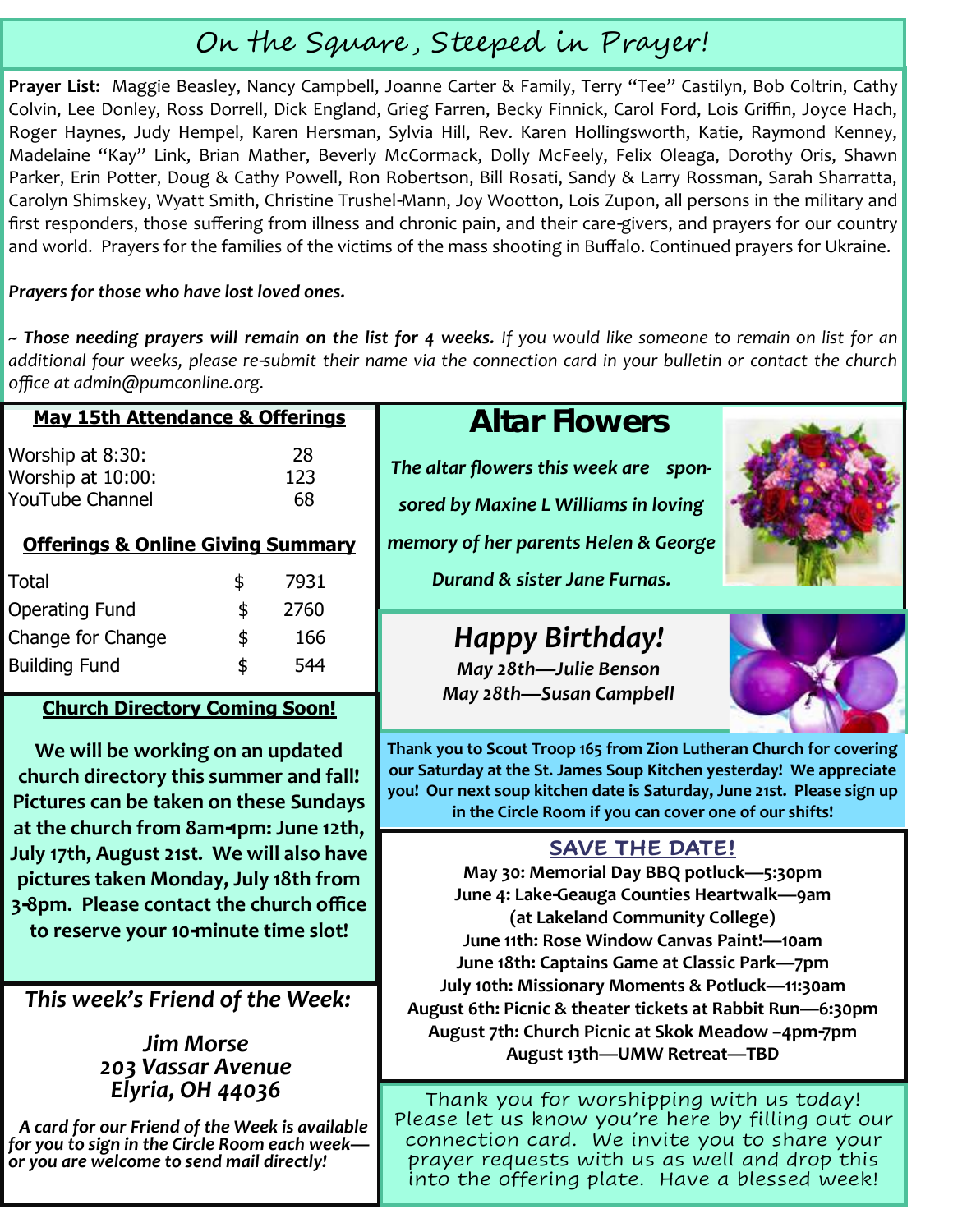| <b>Our Team</b>                                        | This Week at PUMC (locations with a * denote an off-site function) |                                                              |                                                          |  |  |
|--------------------------------------------------------|--------------------------------------------------------------------|--------------------------------------------------------------|----------------------------------------------------------|--|--|
| Rev. Jim Winkler, Pastor<br>jwinkler@pumconline.org    | Sunday, May 22, 8:30am                                             | <b>Adult Bible Study Class with</b><br><b>Michael Huston</b> | <b>Resource Room</b>                                     |  |  |
| <b>Maria Strickland</b>                                | Sunday, May 22, 8:30am and 10am                                    | <b>Sunday Worship Services</b>                               | Sanctuary, WKKY radio &<br>Livestream on YouTube at 10am |  |  |
| Director of Support<br>Services & Outreach             | Sunday, May 22, 12pm                                               | <b>The Connection Church</b>                                 | <b>Parsons Hall</b>                                      |  |  |
| 440-354-3642<br>admin@pumconline.org                   | Sunday, May 22, 12pm-1pm                                           | Iglesia Hispana<br>Tabernaculo de Painesville                | Chapel                                                   |  |  |
| <b>Margie Walker</b><br>Director of Christian          | Sunday, May 22, 2pm-2:45pm                                         | LakeMed/Embassy of<br><b>Painesville Service</b>             | *70 Normandy Drive, Painesville                          |  |  |
| <b>Education &amp; Youth</b><br>mwalker@pumconline.org | Sunday, May 22, 6pm-8pm                                            | <b>Youth Mission Meeting</b>                                 | Circle Room                                              |  |  |
| <b>Fritz Streiff</b>                                   | Monday, May 23, 6:45pm - 8:45pm                                    | <b>Boy Scouts</b>                                            | <b>Parsons Hall</b>                                      |  |  |
| Dir. of Music Ministries<br>fstreiff@pumconline.org    | Tuesday, May 24, 6pm-9pm                                           | Iglesia Hispana<br><b>Tabernaculo de Painesville</b>         | Chapel                                                   |  |  |
| <b>Music Staff:</b><br><b>Bob &amp; Mary Brown</b>     | Tuesday, May 24, 6:30pm-8:00pm                                     | <b>Tuesday Night Bible Study</b>                             | *Zoom                                                    |  |  |
| <b>Carol Ford</b>                                      | Tuesday, May 24, 7:30pm - 9:30pm                                   | AA                                                           | <b>Parsons Hall</b>                                      |  |  |
| Jerry Marshall                                         | Thursday, May 26, 9am-12:00pm                                      | <b>Food Pantry</b>                                           | <b>Atrium &amp; *Home Delivery</b>                       |  |  |
| <b>Helen Kovacs</b><br>Childcare & Nursery             | Thursday, May 26, 10am-2pm                                         | <b>Stitchers Group</b>                                       | <b>Sewing Room</b>                                       |  |  |
| Attendant                                              | Thursday, May 26, 2:30pm-3:30pm                                    | <b>Afternoon Prayer &amp; Tea Time</b>                       | Chapel                                                   |  |  |
| Custodian:<br>Mladenko (Mel) Karac                     | Thursday, May 26, 6pm-9pm                                          | Iglesia Hispana<br><b>Tabernaculo de Painesville</b>         | Chapel                                                   |  |  |
|                                                        | Thursday, May 26, 7:30-9pm                                         | <b>Chancel Choir</b>                                         | <b>Choir Room</b>                                        |  |  |
| <b>Wedding Coordinator</b><br><b>Missy Wallace</b>     | Thursday, May 26, 7:30pm-9pm                                       | AA                                                           | <b>Parsons Hall</b>                                      |  |  |
| <b>WKKY Radio</b>                                      | Friday, May 27, 3:30pm-8pm                                         | <b>Grill on the Hill</b>                                     | <b>Front of the Church</b>                               |  |  |

#### **\*\*Food Pantry Item of the Week\*\***

# **Regular-sized Cereal Boxes (not bulk/family sizes)**

**The food pantry team appreciates your gifts and donations as we serve the needy in our community! We do ask that all donations are not past their expiration date for safety purposes.** *Looking for other ways to donate? The food pantry can always use canned foods and dry/household goods, such as dish soap, and hygiene items, such as toothpaste and deodorant. Small sizes are best as many of our recipients travel on foot and will need to carry their groceries for several blocks. We appreciate your support of this important ministry!*



**Broadcasting & Livestreaming brought to you by:**

*Chris Siders & Barb McCormack*

*If you'd like to sponsor our radio broadcast in full or in part, make your check out to PUMC and list "radio broadcast" in the memo line. Our cost is \$200/week. We appreciate your support of this Important ministry!*

**James Blask** Chief Creative Ninja

13010 Girdled Rd Painesville, OH 44077

- $(440)590-3900$
- a james@blaskmedia.com
- www.blaskmedia.com

flowersonmainpainesville@gmail.com

440.350.0200

www.flowersonmainpainesville.com

essence or beauty?

owers